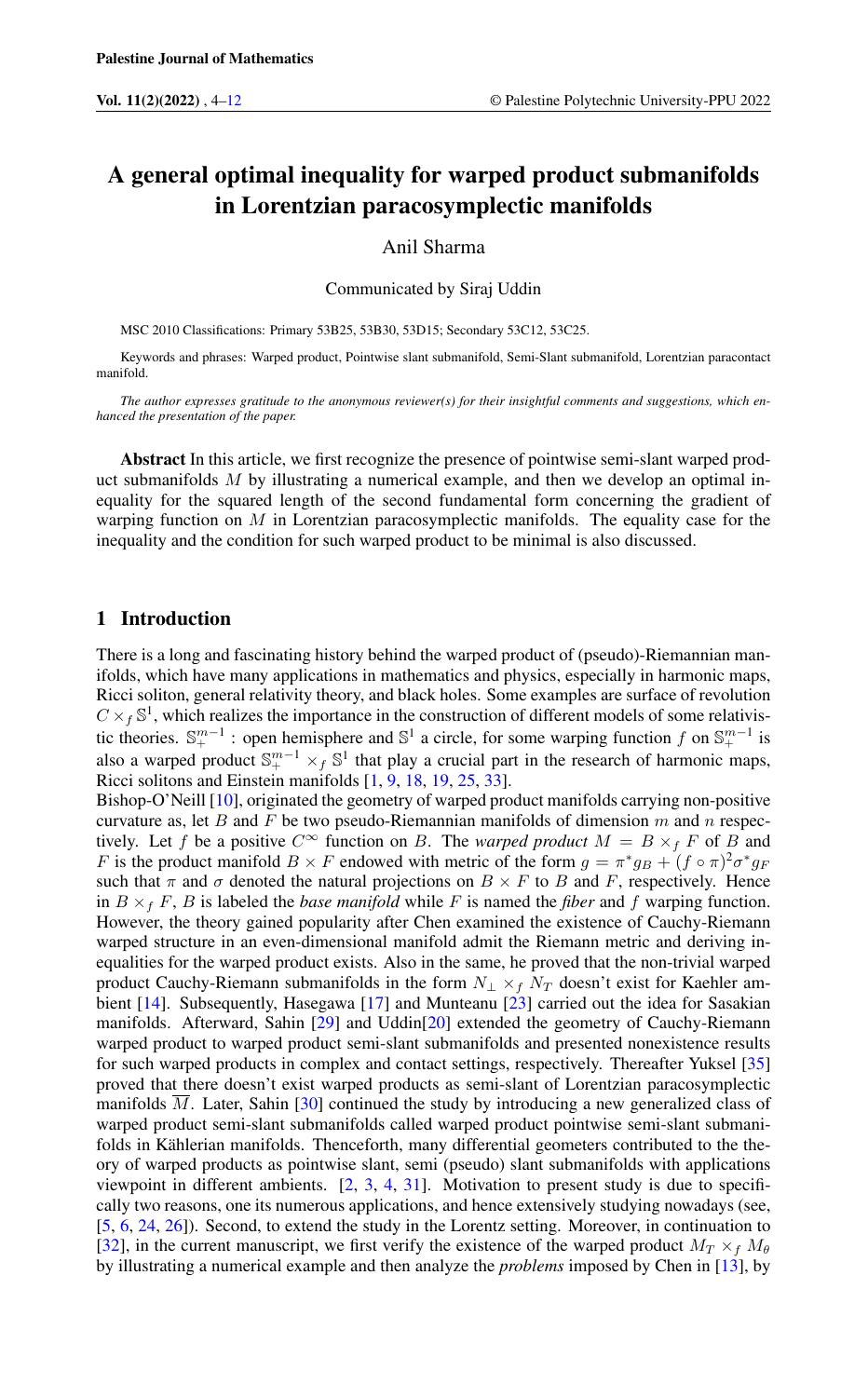The following is an overview of the paper. In section [2,](#page-1-0) we review some valuable notions related to Lorentzian almost paracontact and Lorentzian paracosymplectic manifolds. Section [3,](#page-2-0) contains a few fundamental formulas and characterization results for (pointwise) slant submanifolds and a preliminary lemma for further use. Finally, in section [4,](#page-3-0) we first build a sharp generic inequality involving squared length and wrapping function, and then deduce a minimal theorem for warped product submanifolds of the kind  $M_T \times_f M_\theta$  in a Lorentzian paracosymplectic manifold. The equality case for inequality is also examined.

# <span id="page-1-0"></span>2 Preliminaries

A quadruple  $(\phi, \xi, \eta, g)$  of tensors is called an almost paracontact Lorentz metric structure on a manifold  $\overline{M}$  of dimension  $2m + 1$ , such that  $\phi$  is a  $(1, 1)$  type endomorphism tensor,  $\xi$  is a characteristics vector field,  $\eta$  a differential 1-form, and q is a Lorentz metric of type  $(0, 2)$ satisfying

$$
\phi^2 = id + \eta \otimes \xi, \quad \eta(\xi) = -1 \quad \text{and} \quad g(\phi E_1, \phi E_2) = g(E_1, E_2) + \eta(E_1)\eta(E_1), \tag{2.1}
$$

where  $id$  is an identity map. As a consequence, we can conveniently derive from the Eq.  $(2.1)$ , that

$$
\phi\xi = 0
$$
,  $\eta \circ \phi = 0$ ,  $g(E_1, \xi) = \eta(E_1)$  and  $g(\phi E_1, E_2) = g(E_1, \phi E_2)$ . (2.2)

Now, the differential 2-form  $\Omega$  on  $\overline{M}$  is provided by

$$
g(E_1, \phi E_2) = \Omega(E_1, E_2) \quad \text{and} \quad (\overline{\nabla}_{E_1} \Omega)(E_2, E_3) = g((\overline{\nabla}_{E_1} \phi)E_2, E_3) \tag{2.3}
$$

 $\forall E_i \in \mathfrak{X}(\overline{M})$  where,  $i \in \{1, 2, \dots\}$ ,  $\mathfrak{X}(\overline{M})$  and  $\overline{\nabla}$  denotes the tangent bundle and the Levi-Civita connection on  $\overline{M}$  respectively. The Lorentz metric g allows  $\xi$  a timelike unit vector field, this means,  $g(\xi, \xi) = -1$ . Thus, the manifold  $\overline{M}$  admitted structure  $(\phi, \xi, \eta, g)$  is called a Lorentzian almost paracontact manifold [in short LAP-manifold] [\[21,](#page-7-20) [22\]](#page-7-21). Let  $\overline{M}$  be an LAP-manifold. Then it is called

• Lorentzian paracontact manifold [briefly LP-manifold] if

<span id="page-1-2"></span><span id="page-1-1"></span>
$$
g(E_1, \phi E_2) = \frac{1}{2} ((\overline{\nabla}_{E_1} \eta) E_2 + (\overline{\nabla}_{E_2} \eta) E_1).
$$

• Lorentzian para-Saskian manifold [in short LP-Sasakian manifold] if

$$
(\overline{\nabla}_{E_1}\phi)E_2 = g(\phi E_1, \phi E_2)\xi + \eta E_2\phi^2 E_1.
$$

<span id="page-1-3"></span>**Definition 2.1.** A LAP-manifold  $\overline{M}$  is called [\[28\]](#page-7-22) *Lorentzian paracosymplectic* briefly LP-cosymplectic  $\overline{M}$ , if  $\overline{\nabla}\phi = 0$ , that is,  $\phi$  is parallel.

Because of the immediate result of Eq. [\(2.2\)](#page-1-2), definition [2.1](#page-1-3) and covariant differentiation formula, we get

<span id="page-1-4"></span>
$$
\overline{\nabla}_{E_1}\xi = 0, \quad \forall E_1, \xi \in \mathfrak{X}(\overline{M}). \tag{2.4}
$$

Suppose M be an isometrically immersed submanifold in a LP-cosymplectic manifold  $\overline{M}$ . The tangent space  $\mathfrak{X}_p(\overline{M})$  of  $\overline{M}$  at a point  $p \in M$  can be expressed into the direct sum  $\mathfrak{X}_p(\overline{M}) =$  $\mathfrak{X}p(M) \oplus \mathfrak{X}p(M)^{\perp}$ ,  $\forall p \in M$ , where  $\mathfrak{X}p(M)$  represent the tangent subspace of  $\mathfrak{X}p(\overline{M})$  and  $\mathfrak{X}p(M)^{\perp}$  denotes the normal space of M. We employ for the induced metric the same notation g on M, as we have for  $\overline{M}$ . Then the Gauss and Weingarten formulas are defined respectively by

<span id="page-1-5"></span>
$$
\overline{\nabla}_{E_1} E_2 = \nabla_{E_1} E_2 + \sigma(E_1, E_2), \qquad (2.5)
$$

$$
\overline{\nabla}_{E_1} E^{\perp} = -A_{E^{\perp}} E_1 + \nabla_{E_1}^{\perp} E^{\perp}, \qquad (2.6)
$$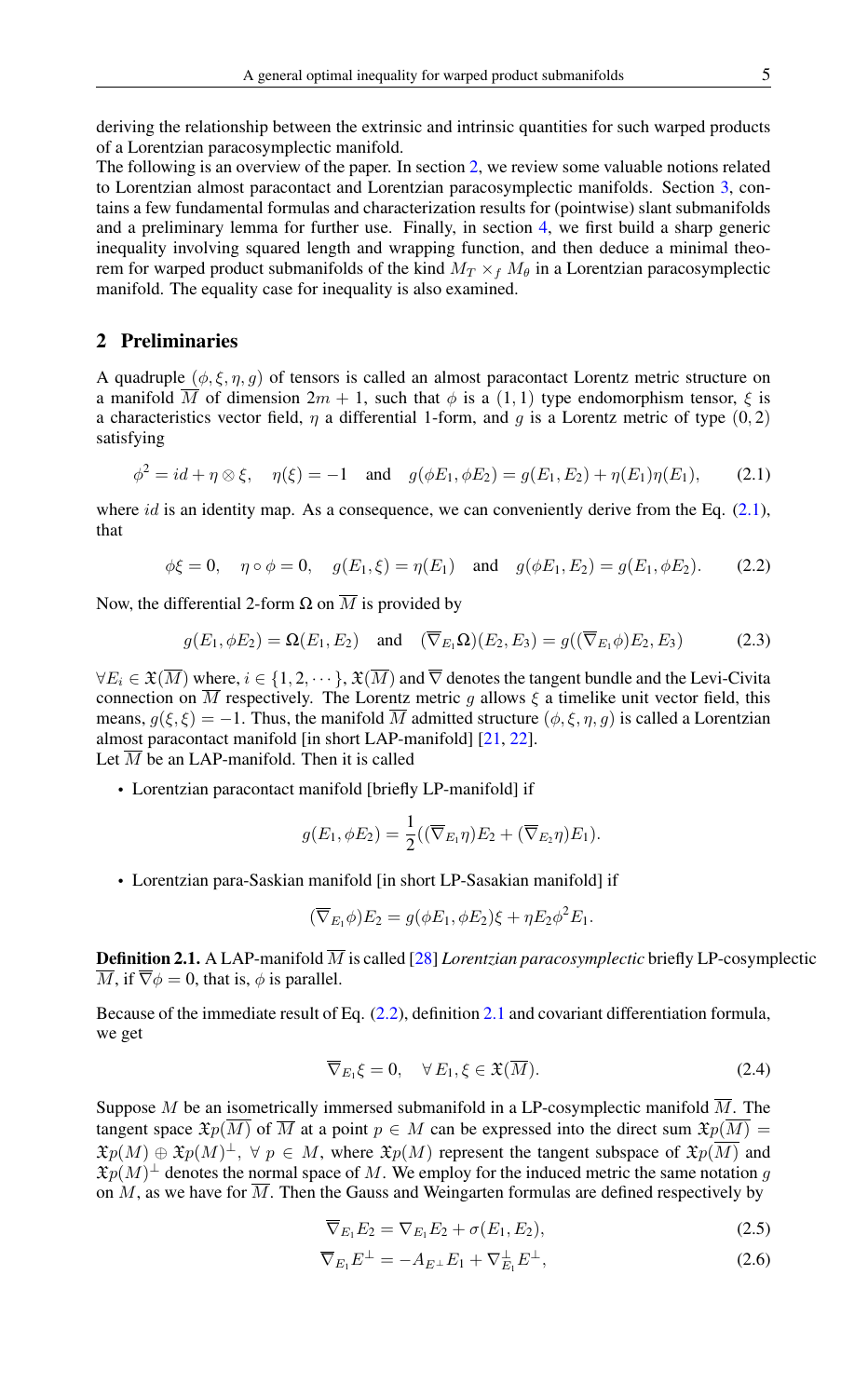$\forall E_1, E_2 \in \mathfrak{X}(M)$  and  $E^{\perp} \in \mathfrak{X}(M^{\perp})$ , where  $\nabla$  (resp.,  $\nabla^{\perp}$ ) is the induced connection on tangent bundle  $\mathfrak{X}(M)$  (resp.,  $\mathfrak{X}(M^{\perp})$ ,  $\sigma$  is the second fundamental form [in short, SFF], and the Weingarten operator  $A_{E^{\perp}}$  endowed with the normal section  $E^{\perp}$  is given in [\[15\]](#page-7-23) by

<span id="page-2-1"></span>
$$
g(A_{E^{\perp}}E_1, E_2) = g(\sigma(E_1, E_2), E^{\perp}). \tag{2.7}
$$

Now, from Eqs.  $(2.4)$  and  $(2.7)$ , we have got the following observation(s) as lemma for future use;

<span id="page-2-5"></span>**Lemma 2.2.** We have for a submanifold M of a LP-cosymplectic manifold  $\overline{M}$  with  $\xi \in \mathfrak{X}(M)$ *that*  $\nabla_E \xi$ ,  $\nabla_{\xi} E$ ,  $\nabla_{\xi} \xi$ ,  $\sigma(E, \xi)$ ,  $A_{E^{\perp}} \xi$  *vanishes and*  $A_{E^{\perp}} E \perp \xi$  *for any*  $E \in \mathfrak{X}(M)$  *and*  $E^{\perp} \in$  $\mathfrak{X}(M^{\perp}).$ 

If p be any point in M and  $\{e_1, \dots, e_{d+1}, e_{d+2}, \dots, e_{2m+1}\}$  be an orthonormal frame of the tangent space  $\mathfrak{X}_p\overline{M}$  such that  $\{e_1,\cdots,e_{d+1}\}$  tangent to M at p and  $\{e_{d+2},\cdots,e_{2m+1}\}$  normal to M. Then the mean curvature vector H of M is given by  $\mathcal{H}(p) = \frac{1}{d}$ trace  $\sigma$ , and the squared length of the SFF i.e.,  $||\sigma||^2$  is defined by

<span id="page-2-2"></span>
$$
||\sigma||^2 = \sum_{x,y=1}^d g(\sigma(e_x, e_y), \sigma(e_x, e_y)).
$$
\n(2.8)

By setting  $\sigma_{xy}^k = g(\sigma(e_x, e_y), e_k), x, y \in \{e_1 \cdots, e_{d+1}\}, k \in \{e_{d+2}, \cdots, e_{2m+1}\}, \text{Eq. (2.8) can}$  $\sigma_{xy}^k = g(\sigma(e_x, e_y), e_k), x, y \in \{e_1 \cdots, e_{d+1}\}, k \in \{e_{d+2}, \cdots, e_{2m+1}\}, \text{Eq. (2.8) can}$  $\sigma_{xy}^k = g(\sigma(e_x, e_y), e_k), x, y \in \{e_1 \cdots, e_{d+1}\}, k \in \{e_{d+2}, \cdots, e_{2m+1}\}, \text{Eq. (2.8) can}$ be represented as,

$$
||\sigma||^2 = \sum_{k=d+2}^{2m+1} \sum_{x,y=1}^{d+1} g(\sigma(e_x, e_y), e_k).
$$
 (2.9)

Next, A submanifold M is totally umbilical (resp., geodesic) if  $\sigma(E_1, E_2)$  equals  $g(E_1, E_2)\mathcal{H}$ (resp., 0). M is *minimal* If H vanishes [\[11\]](#page-7-24). If we admit, for all  $E \in \mathfrak{X}(M)$  and  $E^{\perp} \in \mathfrak{X}(M^{\perp})$ that

<span id="page-2-3"></span>
$$
\phi E = tE + nE,\tag{2.10}
$$

$$
\phi E^{\perp} = t' E^{\perp} + n' E^{\perp}, \qquad (2.11)
$$

where  $tE$  ( $t'E^{\perp}$ ) and  $nE$  ( $n'E^{\perp}$ ) are tangential (normal) components of  $\phi \nu$  ( $\phi E^{\perp}$ ). Then the submanifold  $M$  is called *invariant* (resp., *anti-invariant*), if  $n$  (resp.,  $t$ ) is identically zero. Furthermore, from Eqs.  $(2.2)$  and  $(2.10)$ , we obtain that

<span id="page-2-4"></span>
$$
g(E_1, tE_2) = g(tE_1, E_2). \tag{2.12}
$$

### <span id="page-2-0"></span>3 Pointwise semi-slant submanifolds

It was Chen-Garay who first suggested the notion of a pointwise slant submanifold [\[12\]](#page-7-25) as the natural extension of Chen's [\[15\]](#page-7-23) work. They were previously investigated by Etayo [\[16\]](#page-7-26) as a submanifold with quasi-slant in Hermitian manifolds. Furthermore, Park et al. began the investigation for (para) contact manifolds [\[8,](#page-7-27) [27,](#page-7-28) [32\]](#page-8-4). In this section, from above-mentioned papers, we revise some useful findings for subsequent use.

### **Definition 3.1.** A submanifold M of a LAP-manifold  $\overline{M}$  is

- *pointwise slant* if for any given point  $p \in M$  and non-zero vector field  $E \in \mathfrak{X}(M)$  with  $g(E, \xi)_p = 0$ , the *slant angle*  $\theta = \theta(E)$  between  $\phi(E)$  and the tangent space  $\mathfrak{X}_p M / \{0\}$  is independent of the choice of the vector field  $E$  tangent to  $M$ . In this context, the angle  $\theta$  is interpreted as a function on  $M$ , called *slant function*. In addition, for  $\theta$  is constant pointwise slant is simply *slant*.
- *pointwise semi-slant* [in brief PSS] if it is paired with a complimentary orthogonal invariant  $\mathfrak{D}_T$  and pointwise slant distributions  $\mathfrak{D}_{\theta}$ ) with slant function  $\theta$  satisfying  $\mathfrak{X}(M) = \mathfrak{D}_T \oplus \mathfrak{D}_T$  $\mathfrak{D}_{\theta} \oplus {\{\xi\}},$  such that  $\phi(\mathfrak{D}_T) \subseteq \mathfrak{D}_T$ .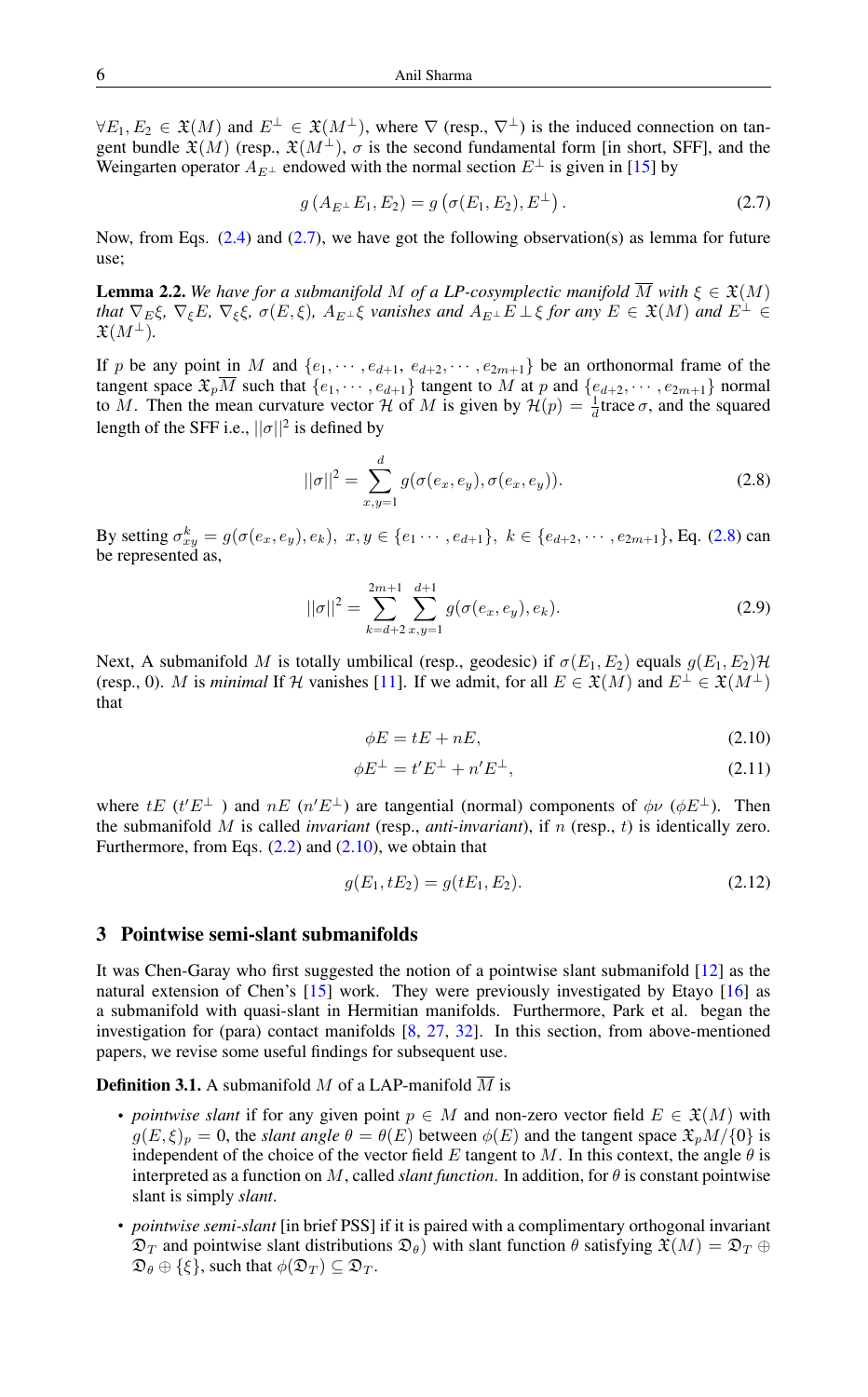Now, the normal bundle  $\mathfrak{X}(M^{\perp})$  of M in a LAP-manifold can be decomposed as  $\mathfrak{X}(M^{\perp}) =$  $\phi(\mathfrak{D}_{\theta}) \oplus \mu$ , where  $\mu$  is normal sub-bundle orthogonal to  $\phi(\mathfrak{D}_{\theta})$  and invariant under  $\phi$ .

**Remark 3.2.** A PSS submanifold is *proper* if  $\mathcal{D}_T$ ,  $\mathcal{D}_\theta \neq \{0\}$  and  $\theta$  is not constant, *mixed geodesic* if  $\sigma$  on M satisfies  $\sigma(\mathfrak{D}_T, \mathfrak{D}_\theta) = 0$ .

In particular, we have the following submanifolds if :

- (i).  $\mathfrak{D}_T = \{0\}$  and  $\theta = \pi/2$ , then M is anti-invariant [\[7,](#page-7-29) [35\]](#page-8-1).
- (ii).  $\mathfrak{D}_{\theta} = \{0\}$ , then M is invariant [\[7,](#page-7-29) [35\]](#page-8-1).
- (iii).  $\mathfrak{D}_T = \{0\}$  and  $\mathfrak{D}_{\theta} \neq \{0\}$  with  $\theta$  globally constant such that  $\theta \in (0, \pi/2)$ , then M is a proper slant [\[7\]](#page-7-29).
- (iv.)  $\mathfrak{D}_T \neq \{0\}$  and  $\mathfrak{D}_{\theta} \neq \{0\}$  such that slant angle  $\theta = \pi/2$ , then M is a semi-invariant [\[34\]](#page-8-5).
- (v).  $\mathfrak{D}_T \neq \{0\}$  and  $\mathfrak{D}_\theta \neq \{0\}$  such that slant angle  $\theta$  satisfies that  $\theta \in (0, \pi/2)$  is independent of point and vector fields on  $M$ , then  $M$  is a proper semi-slant [\[35\]](#page-8-1).
- (vi).  $\mathfrak{D}_T = \{0\}$  and  $\theta$  is a slant function, then M is a pointwise slant [\[8\]](#page-7-27).

**Proposition 3.3.** On submanifold M of a LAP-manifold with  $\xi \in \mathfrak{X}(M)$  and  $\theta$  defined as real *valued function, M is a pointwise slant*  $\iff t^2 = \cos^2 \theta \phi^2$ .

The subsequent corollary is a natural deduction of the previous proposition:

<span id="page-3-2"></span>**Corollary 3.4.** For distribution  $\mathfrak{D}_{\theta}$  and  $P_{\theta}$  the orthogonal projection of  $\mathfrak{D}_{\theta}$  on M,  $\mathfrak{D}_{\theta}$  is point*wise slant*  $\iff \exists$  *a* function  $\theta$  *with*  $(tP_{\theta})^2E_3 = \cos^2 \theta E_3$  for  $E_3 \in \mathfrak{X}(\mathfrak{D}_{\theta})$ .

If the projections on  $\mathfrak{D}_T$  and  $\mathfrak{D}_\theta$  are represented by  $\mathcal{P}_T$  and  $\mathcal{P}_\theta$ , respectively. Then we can write for any  $E_3 \in \mathfrak{X}(M)$  that

$$
E_3 = \mathcal{P}_T E_3 + \mathcal{P}_\theta E_3 + \eta(E_3)\xi. \tag{3.1}
$$

Previous equation by operating  $\phi$  and Eqs. [\(2.2\)](#page-1-2), [\(2.10\)](#page-2-3), becomes  $\phi E_3 = t \mathcal{P}_T E_3 + t \mathcal{P}_\theta E_3 +$  $n\mathcal{P}_{\theta}E_3$ . Thus, from previous expression, we conclude that  $t\mathcal{P}_T E_3 \in \mathfrak{X}(\mathfrak{D}_T)$ ,  $n\mathcal{P}_T E_3 = 0$ , and  $t\mathcal{P}_{\theta}E_3 \in \mathfrak{X}(\mathfrak{D}_{\theta})$ ,  $n\mathcal{P}_{\theta}E_3 \in \mathfrak{X}(M^{\perp})$ . Using Eq. [\(2.10\)](#page-2-3) and above expressions in Eq. [\(3.1\)](#page-3-1), we deduce that  $tE_3 = t\mathcal{P}_T E_3 + t\mathcal{P}_\theta E_3$ ,  $nE_3 = n\mathcal{P}_\theta E_3$ , for any  $E_3 \in \mathfrak{X}(M)$ . Since,  $\mathfrak{D}_\theta$  is pointwise slant distribution, by the consequences of Corollary [3.4,](#page-3-2) we obtain that

<span id="page-3-1"></span>
$$
t^2 E_3 = (\cos^2 \theta) E_3, \tag{3.2}
$$

for any  $E_3 \in \mathfrak{X}(\mathfrak{D}_{\theta}).$ 

# <span id="page-3-0"></span>4 Inequality

Srivastava [\[32\]](#page-8-4) accompany [\[35\]](#page-8-1), for the results that there doesn't exist warped products in the form  $M_{\theta} \times_f M_T$  and  $M_T \times_f M_{\theta}$  in the LP-cosymplectic manifolds  $\overline{M}$  with  $\xi$  belongs to the base, second factor and second factor respectively. But, the authors in the same presented the presence of the warped product of the form  $M_T \times_f M_\theta$  when  $\xi$  tangent to the first factor along with a numerical example to support the argument which is contrary to semi-slant in [\[35\]](#page-8-1). Now, in this section, we continue the study by first giving more stronger support to [\[32\]](#page-8-4) by presenting a numerical example and then deriving a general sharp geometric inequality and a minimal theorem for M of the form  $M_T \times_f M_\theta$  in an LP-cosymplectic manifold  $\overline{M}$  with the structure vector field  $\xi \in \mathfrak{X}(M_T)$ . Hence we have that,

**Definition 4.1.** A proper PSS submanifold M in a LP-cosymplectic manifold  $\overline{M}$  is called a *pointwise semi-slant submanifold as warped product* [in short PSSWP] if it is a warped product of the form:  $M_T \times_f M_\theta$ , where  $M_T$  and  $M_\theta$  are invariant and pointwise slant integral submanifolds of  $\mathfrak{D}_T$  and  $\mathfrak{D}_\theta$  on M respectively, and f is a non-constant positive smooth function on  $M_T$ . If the warping function f is constant then PSSWP is called *pointwise semi-slant product or trivial product* [in short PSSP].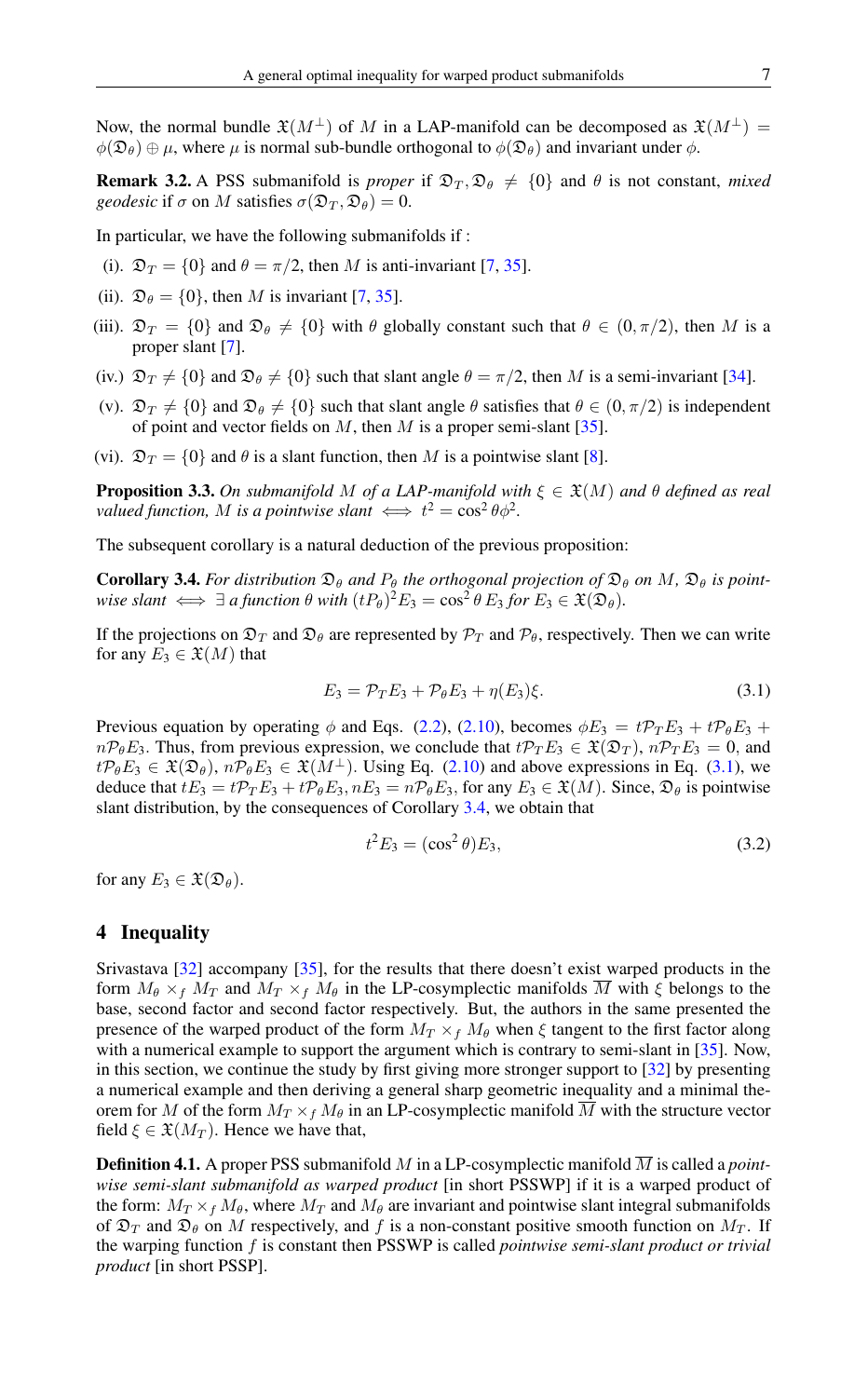If we labled  $\nabla$  as the Levi-Civita connection on  $M_T \times_f M_\theta$ , then for any vector fields  $E_1, E_2$ tangent to  $M_T$  and  $E_3$ ,  $E_4$  tangent to  $M_\theta$ , we have that

<span id="page-4-1"></span>
$$
\nabla_{E_1} E_2 \in \mathfrak{X}(M_T), \quad \nabla_{E_1} E_3 = \nabla_{E_3} E_1 = \left(\frac{E_1 f}{f}\right) E_3, \quad \nabla_{E_3} E_4 = \frac{-g(E_3, E_4)}{f} \nabla f, \tag{4.1}
$$

where  $\nabla f$  is the gradient of f defined by  $g(\nabla f, E_1) = E_1 f$  [\[10\]](#page-7-6).

Remark 4.2. Since *lift* is of the utmost use in computation on product manifold, therefore, for simplicity, we will examine on  $M = M_T \times_f M_\theta$  the  $E_1$  vector field on  $M_T$  with the *lift*  $\tilde{E_1}$  and the  $E_3$  vector field on  $M_\theta$  with the *lift*  $\tilde{E_3}$ . Moreover, it is indeed worth remembering that for the warped product  $M_T \times_f M_\theta$ ;  $M_T$  is totally geodesic and  $M_\theta$  is totally umbilical in M [\[10\]](#page-7-6).

Here, we recall some major findings of [\[32\]](#page-8-4) for further extension to study;

**Proposition 4.3.** *There doesn't exist any non-trivial warped product submanifolds*  $B \times_f F$  *in a LP-cosymplectic manifold*  $\overline{M}$  *such that*  $\xi \in \mathfrak{X}(F)$ *.* 

**Proposition 4.4.** *If*  $M = B \times_f F$  *is simply a non-trivial warped product submanifold of a*  $\overline{M}$ *with*  $\xi \in \mathfrak{X}(B)$ *, then*  $\xi(\ln f)E_1$  *vanishes for all non-null vector field*  $E_1 \in \mathfrak{X}(F)$ *.* 

**Theorem 4.5.** Suppose M be a submanifold of a LP-cosymplectic manifold  $\overline{M}$ . Then, a if and *only if condition for PSS submanifold to be locally warped product in the form*  $M_T \times_f M_\theta$  *is that the Weingraten operator of* M *satisfies*  $A_{nE_3}E_1 - A_{nE_3}E_1 = (sin^2\theta)E_1(\nu)E_3$ ,  $\forall E_1 \in$  $\mathfrak{X}(\mathfrak{D}_T \oplus \{\xi\}), E_3 \in \mathfrak{X}(\mathfrak{D}_\theta)$  and function  $\nu$  on M satisfying  $E_4(\nu) = 0$ ,  $E_4 \in \mathfrak{X}(\mathfrak{D}_\theta)$ .

Next, we first present a example that shows the existence of PSSWP of the form  $M = M_T \times f M_\theta$ when  $\xi \in (M_T)$  in a Lorentzian paracosymplectic manifold and then prove an important lemma for later use;

**Example 4.6.** Suppose  $\overline{M} = \mathbb{R}^4 \times \mathbb{R}_- \subseteq \mathbb{R}^5$  be a manifold with the standard cartesian coordinates  $(\overline{x}_1, \overline{x}_2, \overline{x}_3, \overline{x}_4, \overline{x}_5)$ . Define the Lorentz metric structure  $(\phi, \xi, \eta, g)$  on  $\overline{M}$  by

$$
\phi e_1 = e_1, \ \phi e_2 = e_2, \ \phi e_3 = -e_3, \ \phi e_4 = -e_4, \ \phi e_5 = 0,\tag{4.2}
$$

where 
$$
\xi = e_5
$$
,  $\eta = -d\overline{x}_5$ ,  $g = \sum_{i=1}^{4} (d\overline{x}_i)^2 - \eta \otimes \eta$ . (4.3)

Here,  $\{e_1, e_2, e_3, e_4, e_5\}$  is a local orthonormal frame for  $\mathfrak{X}(\overline{M})$ , given by  $e_i = \frac{\delta}{2\pi}$  $rac{\partial}{\partial \overline{x}_i}$  and  $e_5$  = ∂

 $\partial \overline{x}_5$ . Let M be a submanifold of a  $\overline{M}$  defined by  $\Omega(x, y, z) = (x \cos(y), x \cos(y), x \sin(y), x \sin(y), z)$ . Then the tangent bundle  $(M)$  of  $M$  is spanned by the vectors

$$
E_x = \cos(y)e_1 + \cos(y)e_2 + \sin(y)e_3 + \sin(y)e_4,
$$
  
\n
$$
E_y = -x \sin(y)e_1 - x \sin(y)e_2 + x \cos(y)e_3 + x \cos(y)e_4,
$$
  
\n
$$
E_z = e_5.
$$
\n(4.4)

From Eq. [\(4.4\)](#page-4-0), we obtain that, the sets  $\{E_x, E_z\}$  and  $\{E_y\}$  spans the invariant distribution  $\mathfrak{D}_T$ and pointwise slant distribution  $\mathfrak{D}_{\theta}$  respectively, where  $\xi = E_z$  for  $\phi(E_z) = 0$  and  $\eta(E_z) = -1$ with slant function  $cos^{-1}(cos(2y))$ . Therefore, M becomes a proper PSS submanifold. Now, the induced Lorentz metric tensor  $g$  of  $M$  is defined by

<span id="page-4-0"></span>
$$
[g_{ij}] = \begin{bmatrix} 2 & 0 & 0 \\ 0 & 2x^2 & 0 \\ 0 & 0 & -1 \end{bmatrix},
$$

that is,

$$
g = 2dx^2 - dz^2 + (2x^2)\{dy^2\} = g_{M_T} + (2x^2) g_{M_\theta}.
$$

Thus, M is a non-trivial 3-dimensional PSSWP submanifold in  $\overline{M}$  with warping function  $f = \overline{M}$  $\sqrt{2x}$ .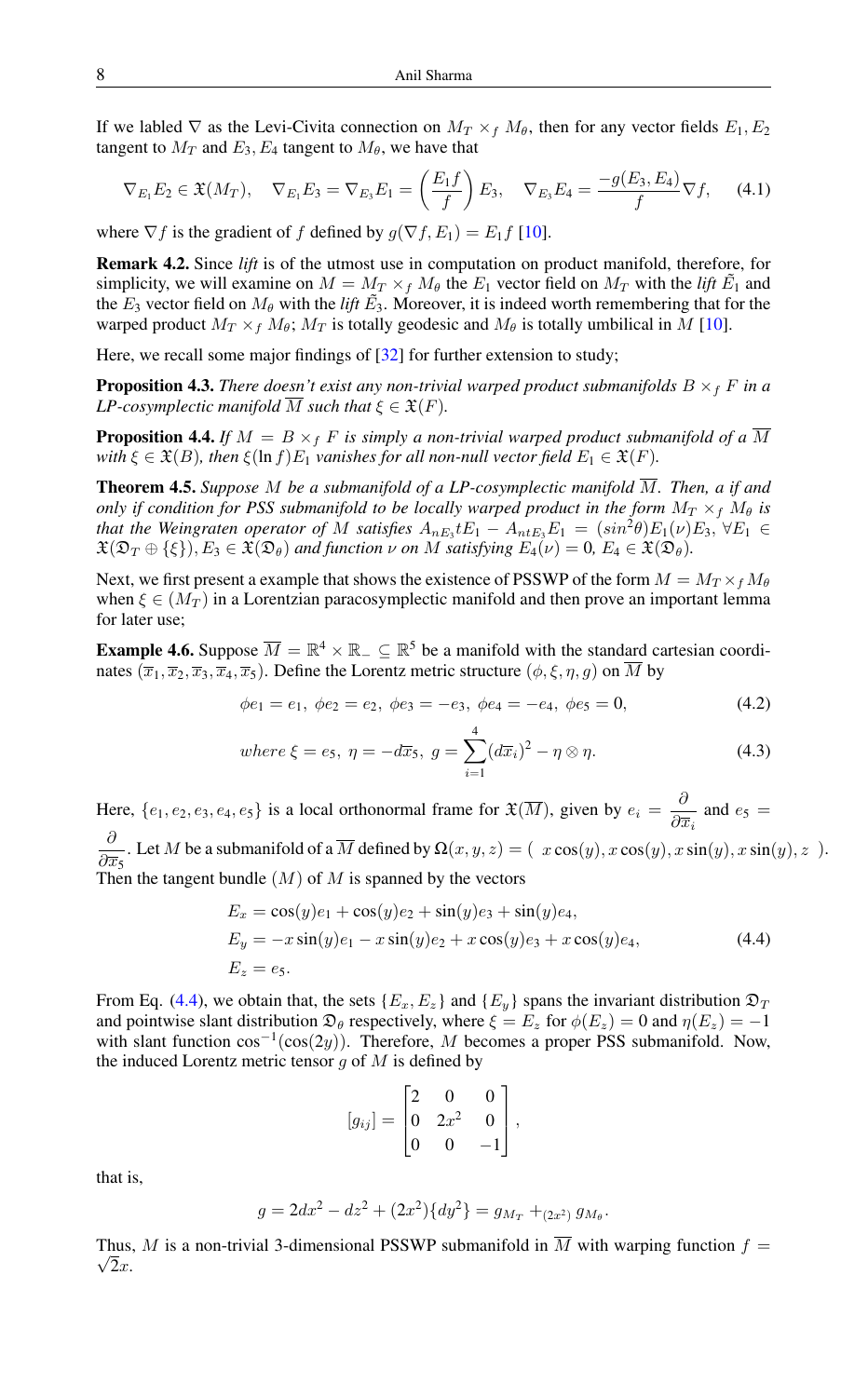Next, we continue the study by deriving a general optimal geometric inequality and a minimal theorem for M of the form  $M_T \times_f M_\theta$  in an LP-cosymplectic manifold  $\overline{M}$  with the structure vector field  $\xi \in \mathfrak{X}(M_T)$ .

<span id="page-5-4"></span>**Lemma 4.7.** If  $M = M_T \times_f M_\theta$  is a PSSWP in a LP-cosymplectic manifold  $\overline{M}$  with the structure *vector field*  $\xi \in \mathfrak{X}(\mathfrak{D}_T)$ *, then* 

1).  $q(\sigma(E_1, E_2), nE_3) = 0$ 

2). 
$$
g(\sigma(E_1, E_3), nE_4) = tE_1 \ln f g(E_3, E_4) - E_1 \ln f g(E_3, tE_4)
$$
,

*for any*  $E_1, E_2 \in \mathfrak{X}(\mathfrak{D}_T)$  *and*  $E_3, E_4 \in \mathfrak{X}(\mathfrak{D}_\theta)$ *.* 

*Proof.* We yields by virtue of Eqs. [\(2.2\)](#page-1-2), [\(2.10\)](#page-2-3) and definition [2.1,](#page-1-3) that  $g(\sigma(E_1, E_2), nE_3)$  =  $g(\overline{\nabla}_{E_1}\phi E_2, E_3) - g(\overline{\nabla}_{E_1}E_2, tE_3)$ . Hence, by employing the fact that the pair of distribution  $(\mathfrak{D}_T, \mathfrak{D}_\theta)$  are orthogonal, Eqs. [\(2.12\)](#page-2-4) and [\(4.1\)](#page-4-1) in above expression, we derive the formula-1. Formula-2, can be achieved by employing Eqs. [\(2.5\)](#page-1-5) and [\(4.1\)](#page-4-1) in LHS of formula-2. This completes the proof.  $\Box$ 

<span id="page-5-5"></span>**Theorem 4.8.** Let  $M_T \times_f M_\theta \to \overline{M}$  be an isometric immersion of a PSSWP into a LP-cosymplectic *manifold.* such that  $M_T$  *is an invariant submanifold tangent to*  $\xi$  *and*  $M_\theta$  *is a pointwise slant submanifold of* M*. Then the squared length of the SFF* ||σ||<sup>2</sup> *of* M *satisfies*

<span id="page-5-6"></span>
$$
||\sigma||^2 \ge 2\beta(1 + 2\cot^2 \theta) ||\nabla(\ln f)||^2
$$
 (4.5)

*where*  $\nabla(\ln f)$  *is the gradient of*  $\ln f$ *.* 

*Proof.* Let the metrics on  $M_T$  and  $M_\theta$  are denoted by  $q_T$  and  $q_\theta$  respectively, then the warped metric on M is defined by  $g = g_T + f g_\theta$ . Now, we choose the local frame;

- on  $M_T$ :  $\{e_0 = \xi, e_i, e_{i^*} = \phi(e_i)\}, \forall i = \{1, \cdots, \alpha\}$  with  $\epsilon_0 = g(e_0, e_0) = -1, \epsilon_i =$  $g(e_i, e_i) = 1$  consequently  $g(e_{i^*}, e_{i^*}) = 1$  for all *i*,
- on  $M_{\theta}$ : by  $\{\overline{e}_a = \sec \theta t(\overline{e}_a), \overline{e}_{a^*} = \phi(\overline{e}_a) = \csc \theta n(\overline{e}_a)\}$  for any  $a = \{1, \dots, \beta\}$  such that  $\bar{\epsilon}_a = g(\bar{e}_a, \bar{e}_a) = 1 \ \forall \ a$ , where  $\theta$  is a slant function, and
- on  $\mu$ : the orthonormal frame can be assumed as  $\{e_{z}^{\perp}\}\,$ , for any  $z = \{1, \dots, q\}$  such that  $\epsilon_z = g(e_z^{\perp}, e_z^{\perp}) = 1$  for all z.

By the definition of  $||\sigma||^2$  we obtain that

<span id="page-5-1"></span><span id="page-5-0"></span>
$$
||\sigma||^2 = ||\sigma(\mathfrak{D}_T, \mathfrak{D}_T)||^2 + 2||\sigma(\mathfrak{D}_T, \mathfrak{D}_\theta)||^2 + ||\sigma(\mathfrak{D}_\theta, \mathfrak{D}_\theta)||^2.
$$
 (4.6)

Using first part of the r.h.s. of Eq.  $(4.6)$ , we get

$$
||\sigma(\mathfrak{D}_T, \mathfrak{D}_T)||^2 = \sum_{i,j=0}^{\alpha} g(\sigma(e_i, e_j), \sigma(e_i, e_j)) = \sum_{k=1}^{2m+1} \sum_{i,j=0}^{\alpha} g(\sigma(e_i, e_j), e_k)^2.
$$
 (4.7)

Applying local orthonormal frame on Eq. [\(4.7\)](#page-5-1), we arrive at

<span id="page-5-2"></span>
$$
||\sigma(\mathfrak{D}_{T}, \mathfrak{D}_{T})||^{2} = \sum_{l=1}^{\alpha} \sum_{i,j=0}^{\alpha} g(\sigma(e_{i}, e_{j}), e_{l^{*}})^{2} + \sum_{a=1}^{\beta} \sum_{i,j=0}^{\alpha} g(\sigma(e_{i}, e_{j}), \overline{e}_{a^{*}})^{2} + \sum_{z=1}^{q} \sum_{i,j=0}^{\alpha} g(\sigma(e_{i}, e_{j}), e_{z}^{+})^{2}.
$$
\n(4.8)

Eq. [\(4.8\)](#page-5-2) in light of Lemma [2.2](#page-2-5) and the fact that  $\mathfrak{D}_T$  is invariant, can be written as

<span id="page-5-3"></span>
$$
||\sigma(\mathfrak{D}_T, \mathfrak{D}_T)||^2 = \sum_{a=1}^{\beta} \sum_{i,j=1}^{\alpha} g(\sigma(e_i, e_j), \overline{e}_{a^*})^2 + \sum_{z=1}^{q} \sum_{i,j=1}^{\alpha} g(\sigma(e_i, e_j), e_z^{\perp})^2.
$$
 (4.9)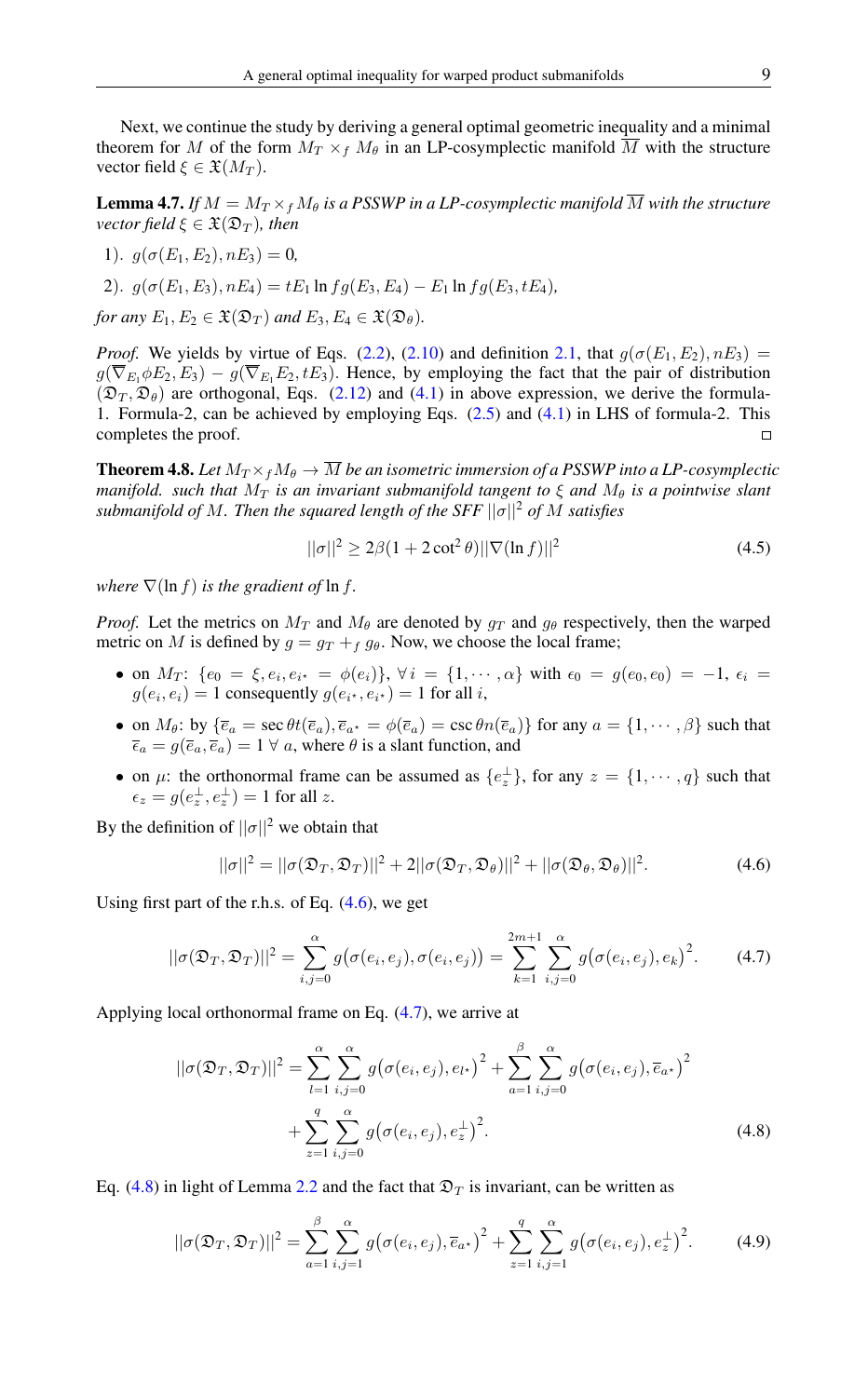Furthermore, we derive from second factor of r.h.s. of Eq. [\(4.6\)](#page-5-0), that

$$
||\sigma(\mathfrak{D}_T, \mathfrak{D}_\theta)||^2 = \sum_{i=0}^{\alpha} \sum_{a=1}^{\beta} g(\sigma(e_i, \overline{e}_a), \sigma(e_i, \overline{e}_a)) = \sum_{k=1}^{2m+1} \sum_{i=0}^{\alpha} \sum_{a=1}^{\beta} g(\sigma(e_i, \overline{e}_a), e_k)^2.
$$
 (4.10)

Eq. [\(4.10\)](#page-6-0) by the use of defined local orthonormal frame results in

<span id="page-6-1"></span><span id="page-6-0"></span>
$$
||\sigma(\mathfrak{D}_T, \mathfrak{D}_\theta)||^2 = \sum_{l=1}^{\alpha} \sum_{i=0}^{\alpha} \sum_{a=1}^{\beta} g(\sigma(e_i, \overline{e}_a), e_{l^*})^2 + \sum_{i=0}^{\alpha} \sum_{a,c=1}^{\beta} g(\sigma(e_i, \overline{e}_a), \overline{e}_{c^*})^2
$$

$$
+ \sum_{z=1}^{q} \sum_{i=0}^{\alpha} \sum_{a=1}^{\beta} g(\sigma(e_i, \overline{e}_a), e_z^{\perp})^2.
$$
(4.11)

Using Lemma [2.2](#page-2-5) and frame for the orthogonal pair  $(\mathfrak{D}_T, \mathfrak{D}_\theta)$  in Eq. [\(4.11\)](#page-6-1), we arrive at

$$
||\sigma(\mathfrak{D}_T, \mathfrak{D}_\theta)||^2 = \sum_{i=1}^{\alpha} \sum_{a,c=1}^{\beta} g(\sigma(e_i, \overline{e}_a), \csc \theta n \overline{e}_c)^2 + \sum_{z=1}^{q} \sum_{i=1}^{\alpha} \sum_{a=1}^{\beta} g(\sigma(e_i, \overline{e}_a), e_z^{\perp})^2.
$$
 (4.12)

Thus, from the third factor of the r.h.s. of Eq. [\(4.6\)](#page-5-0), we have that

$$
||\sigma(\mathfrak{D}_{\theta},\mathfrak{D}_{\theta})||^{2} = \sum_{a,b=1}^{\beta} g(\sigma(\overline{e}_{a},\overline{e}_{b}),\sigma(\overline{e}_{a},\overline{e}_{b})) = \sum_{k=1}^{2m+1} \sum_{a,b=1}^{\beta} g(\sigma(\overline{e}_{a},\overline{e}_{b}),e_{k})^{2}.
$$
 (4.13)

Above equation in light of local orthonormal frame become

<span id="page-6-3"></span>
$$
||\sigma(\mathfrak{D}_{\theta}, \mathfrak{D}_{\theta})||^{2} = \sum_{i=1}^{\alpha} \sum_{a,b=1}^{\beta} g(\sigma(\overline{e}_{a}, \overline{e}_{b}), e_{i})^{2} + \sum_{c=1}^{\beta} \sum_{a,b=1}^{\beta} g(\sigma(\overline{e}_{a}, \overline{e}_{b}), \overline{e}_{c})^{2} + \sum_{z=1}^{q} \sum_{a,b=1}^{\beta} g(\sigma(\overline{e}_{a}, \overline{e}_{b}), e_{z}^{\perp})^{2}.
$$
\n(4.14)

Eq. [\(4.14\)](#page-6-2), by virtue of Lemma [2.2](#page-2-5) and some computation, reduced to

$$
||\sigma(\mathfrak{D}_{\theta},\mathfrak{D}_{\theta})||^2 = \sum_{a,b,c=1}^{\beta} g(\sigma(\overline{e}_a,\overline{e}_b),\csc\theta n\overline{e}_c)^2 + \sum_{z=1}^{q} \sum_{a,b=1}^{\beta} g(\sigma(\overline{e}_a,\overline{e}_b),e_z^{\perp})^2.
$$
 (4.15)

Therefore from equations  $(4.6)$ ,  $(4.9)$ ,  $(4.12)$ ,  $(4.15)$ , we can conclude that

$$
||\sigma||^2 \ge 2\sum_{i=1}^{\alpha} \sum_{a,c=1}^{\beta} \csc^2 \theta g(\sigma(e_i, \overline{e}_a), n\overline{e}_c)^2.
$$
 (4.16)

<span id="page-6-5"></span><span id="page-6-4"></span><span id="page-6-2"></span> $\Box$ 

Equation [\(4.16\)](#page-6-5) in light of chosen frame and formula-2 of Lemma [4.7](#page-5-4) can be expressed as

$$
||\sigma||^2 \ge 2\beta \sum_{i=1}^{\alpha} \csc^2 \theta \left( t e_i \ln f g(\overline{e}_a, \overline{e}_c) - e_i \ln f g(\overline{e}_a, t \overline{e}_c) \right)^2.
$$
 (4.17)

Hence by direct computation we completes the proof of the theorem.

In light of the Theorem [4.8,](#page-5-5) we conclude the following result as remark;

<span id="page-6-6"></span>**Remark 4.9.** *Equality sign of Eq.* [\(4.5\)](#page-5-6) *holds identically, if*  $\sigma(\mathfrak{D}_T, \mathfrak{D}_T)$ ,  $\sigma(\mathfrak{D}_\theta, \mathfrak{D}_\theta)$  *vanishes* and  $\sigma(\overline{e}_a,\overline{e}_b) \oplus_{\perp} e^{\perp}_z$  in  $\overline{M}$  .

Next, by the use of Theorem 4.7, Lemmas 3.4, 3.6 of [\[32\]](#page-8-4) and Remark [4.9,](#page-6-6) we conclude the following important result as a Theorem:

**Theorem 4.10.** Let  $M = M_T \times_f M_\theta$  be an isometrically immersed PSSWP in a LP-cosymplectic *manifold*  $\overline{M}$  *such that*  $\xi \in \mathfrak{X}(M_T)$ *. If the integral submanifolds*  $M_T$ *,*  $M_\theta$  *of the distributions*  $\mathfrak{D}_T$ *,*  $\mathfrak{D}_{\theta}$  are totally geodesic, totally umbilical in  $\overline{M}$  respectively, and  $\sigma(\mathfrak{D}_{\theta},\mathfrak{D}_{\theta})\oplus_{\perp}\mu$ . Then M is *Minimal.*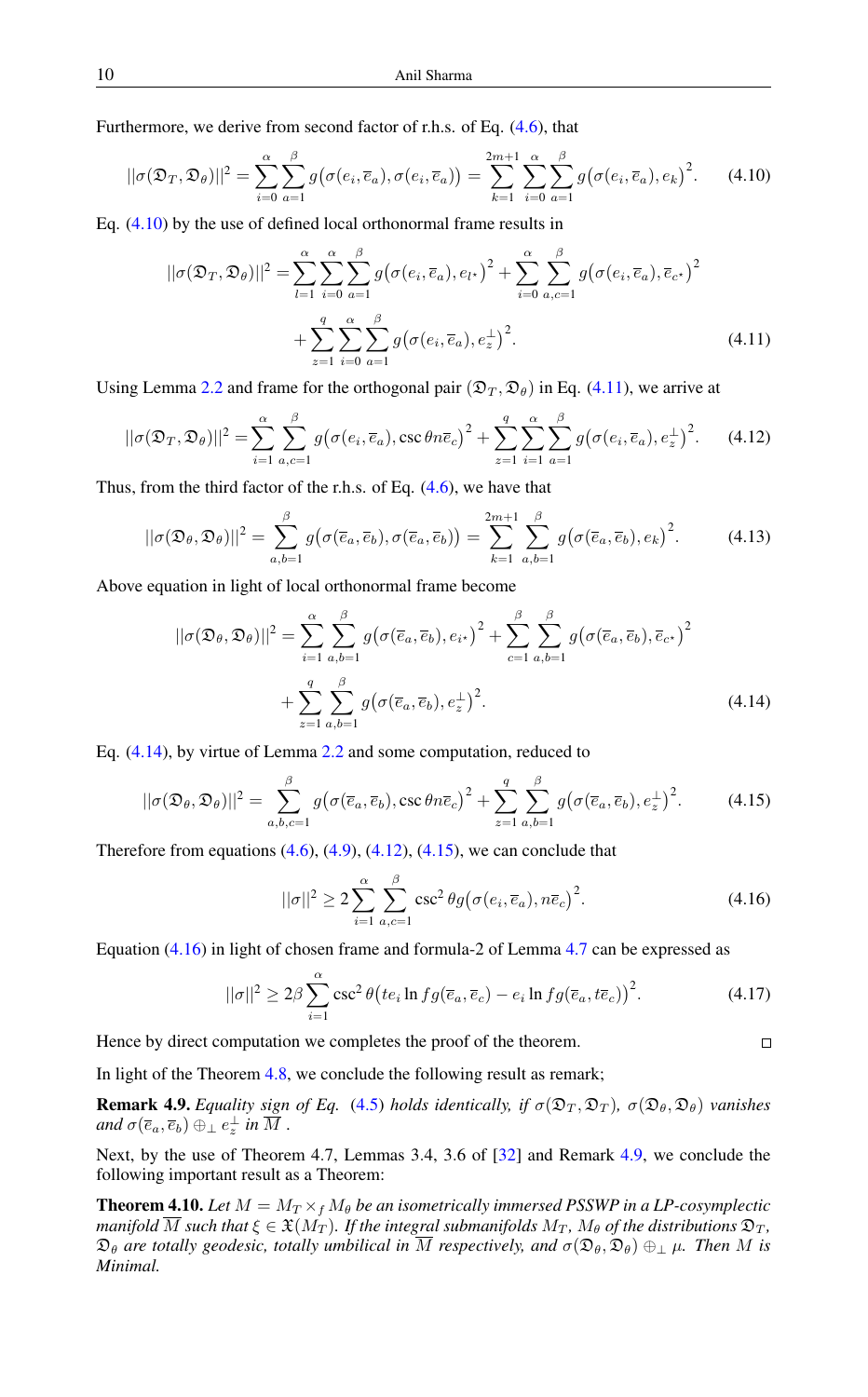#### <span id="page-7-0"></span>References

- <span id="page-7-1"></span>[1] D. E. Afanasev and M. O. Katanaev, Global properties of warped solutions in general relativity with an electromagnetic field and a cosmological constant, *Phys. Rev. D* 101, 124025 (2020).
- <span id="page-7-12"></span>[2] A. Ali and P. Laurian-Ioan, Geometry of warped product immersions of Kenmotsu space forms and its applications to slant immersions, *Journal of Geometry and Physics* 114, 276–290 (2017).
- <span id="page-7-13"></span>[3] A. Ali, J. W. Lee and A. H. Alkhaldi, Geometric classification of warped product submanifolds of nearly Kaehler manifolds with a slant fiber, *International Journal of Geometric Methods in Modern Physics* 16, 1950031 (2019).
- <span id="page-7-14"></span>[4] F. R. Al-Solamy, K. A. Khan and S. Uddin, Geometry of warped product semi-slant submanifolds of nearly Kaehler manifolds, *Results Math* 71(3), 783–799 (2017).
- <span id="page-7-15"></span>[5] N. Alluhaibi, F. Mofarreh, A. Ali and W. A. Mior Othman, Geometric inequalities of warped product submanifolds and their applications, *Mathematics* 8, 759 (2020).
- <span id="page-7-16"></span>[6] F. Alghamdi, B. Y. Chen and S. Uddin, Geometry of pointwise semi-slant warped products in locally conformal Kaehler manifolds, *Results Math* 76, 204 (2021).
- <span id="page-7-29"></span>[7] P. Alegre, Slant submanifolds of Lorentzian Sasakian and para-Sasakian manifolds, *Taiwanese J. Math.* 17(3), 897–910 (2013).
- <span id="page-7-27"></span>[8] M. B. K. Balgeshir, Pointwise slant submanifolds in almost contact geometry, *Turkish J. Math.* 40, 657– 664 (2016).
- <span id="page-7-2"></span>[9] J. K. Beem, P. E. Ehrlich and K.L. Easley, *Global Lorentzian geometry* (2nd ed.), Marcel Dekker, Inc., New York (1996).
- <span id="page-7-6"></span>[10] R. L. Bishop and B. O'Neill, Manifolds of negative curvature, *Trans. Amer. Math. Soc.* 145, 01–49 (1969).
- <span id="page-7-24"></span>[11] B. Y. Chen, *Differential Geometry of Warped Product Manifolds and Submanifolds*, Word Scientific, New Jersey (2017).
- <span id="page-7-25"></span>[12] B. Y. Chen and O. J. Garay, Pointwise slant submanifolds in almost Hermitian manifolds, *Turkish J. Math.* 36, 630–640 (2012).
- <span id="page-7-19"></span>[13] B. Y. Chen, On isometric minimal immersions from warped products into real space forms, *Proceedings of the Edinburgh Mathematical Society* 45, 579–587 (2002).
- <span id="page-7-7"></span>[14] B. Y. Chen, Geometry of warped product CR-submanifolds in Kaehler manifolds, *Monatsh. Math.* 133, 177–195 (2001).
- <span id="page-7-23"></span>[15] B. Y. Chen, Slant immersion, Bull. Aust. Math. Soc. 41, 135–147 (1990).
- <span id="page-7-26"></span>[16] F. Etayo, On quasi-slant submanifolds of an almost Hermitian manifold, *Publ. Math. Debrecen* 53, 217– 223 (1998).
- <span id="page-7-8"></span>[17] I. Hasegawa and I. Mihai, Contact CR-warped product submanifolds in Sasakian manifolds, *Geom. Dedicata* 102, 143–150 (2003).
- <span id="page-7-3"></span>[18] S. T. Hong, Warped products and black holes, *Nuovo Cimento Soc. Ital. Fis. B.* 120, 1227–1234 (2005).
- <span id="page-7-4"></span>[19] M. O. Katanaev, T. Klosch, and W. Kummer, Global properties of warped solutions in general relativity, *Annals of Physics* 276, 191–222 (1999).
- <span id="page-7-11"></span>[20] K. A. Khan, V. A. Khan, and S. Uddin, Warped product submanifolds of cosymplectic manifolds, *Balkan Journal of Geometry and Its Applications* 13, 55–65 (2008).
- <span id="page-7-20"></span>[21] K. Matsumoto, On Lorentzian paracontact manifolds, *Bull. Yamagata Univ. Nat. Sci.* 12, 151–156 (1989).
- <span id="page-7-21"></span>[22] I. Mihai and R. Rosca, On Lorentzian P-Sasakian manifolds, *Classical Analysis*, 156–169 (1992).
- <span id="page-7-9"></span>[23] M. I. Munteanu, A note on doubly warped product contact CR-submanifolds in trans-Sasakian manifolds, *Acta Math. Hung.* 116(3), 121–126 (2007).
- <span id="page-7-17"></span>[24] A. Mustafa and S. Uddin, Chen-Ricci inequality for CR-warped products and related open problems, *Mediterr. J. Math.* 18, 67 (2021).
- <span id="page-7-5"></span>[25] B. O'Neill, *Semi-Riemannian geometry with applications to relativity*, Academic Press, Cambridge (1983).
- <span id="page-7-18"></span>[26] K. S. Park, Pointwise slant and pointwise semi-slant submanifolds in almost contact metric manifolds, *Mathematics* 8(6), 985 (2020).
- <span id="page-7-28"></span>[27] K. S. Park, Pointwise almost h-semi-slant submanifolds, *Int. J. Math.* 26, 1550099 (2015).
- <span id="page-7-22"></span>[28] S. Prasad and R. H. Ojha, Lorentzian paracontact submanifolds, *Publ. Math. Debrecen* 44, 215–223 (1994).
- <span id="page-7-10"></span>[29] B. Sahin, Non-existence of warped product semi-slant submanifolds of Kaehler manifolds, *Geometriae Dedicata* 117(1), 195–202 (2006).